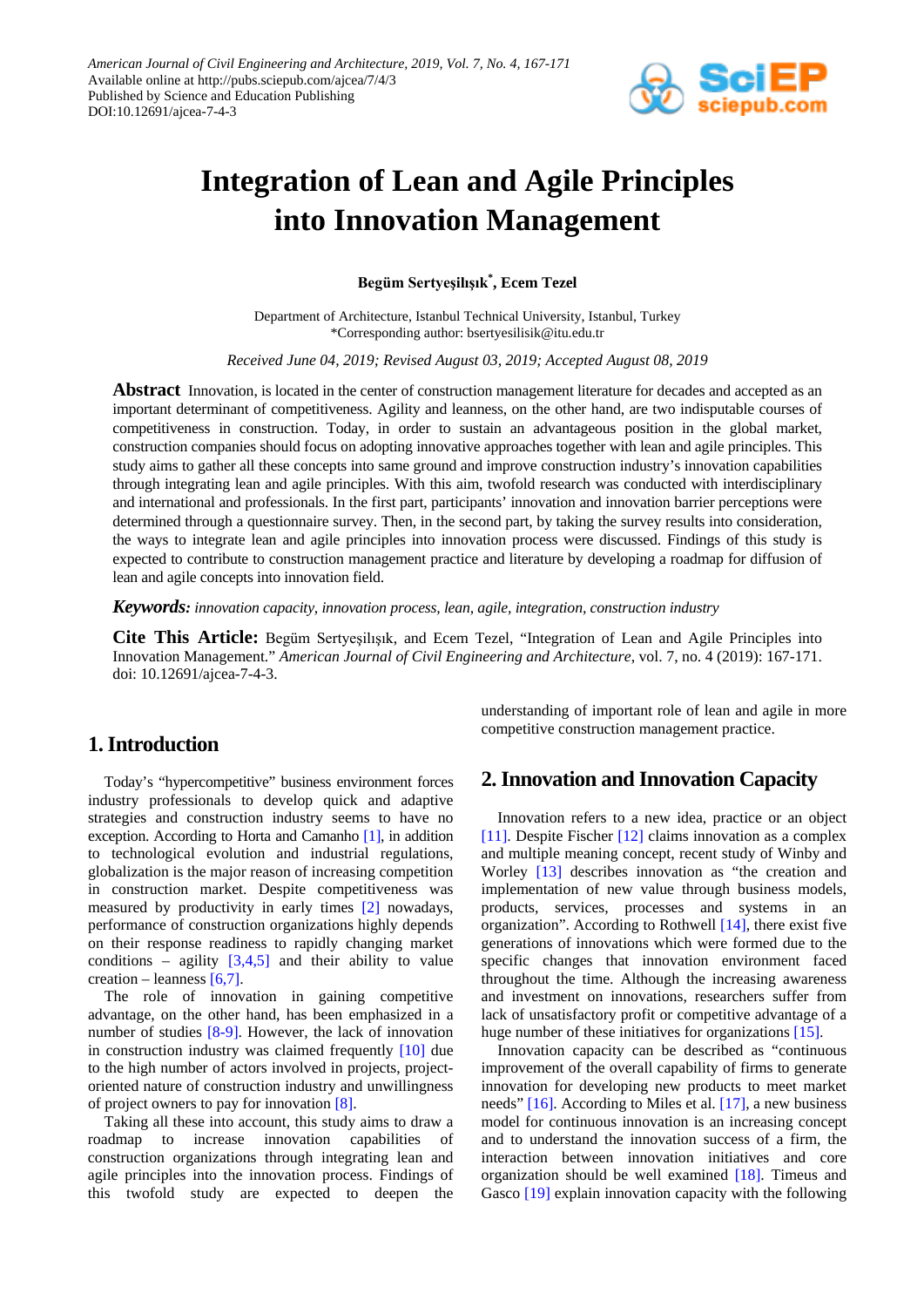organizational capabilities; (1) capabilities for idea generation, (2) a knowledge management system to acquire and use new information, (3) a human resource strategy focused on innovation and (4) the intensity of technology use in the organization. Despite there four factors are important for organizations, it is agreed that more involvement of human resources in innovation process has a special importance [\[19\].](#page-4-14) In order to increase their involvement to innovation process, first, what the human resource of an organization know about innovations and what barriers they perceive should be well examined.

## **3. Agile and Lean Concepts**

Agility, as an emerging concept, refers to being flexible against rapid changes. It is possible to find various definitions of agility in literature. According to Naylor et al. [\[20\],](#page-4-15) agility is a business strategy which helps organizations to cope with ever changing market conditions. On the other hand, Lee [\[21\]](#page-4-16) and Erickson et al. [\[22\]](#page-4-17) emphasize the importance of rapid response against sudden market changes when explaining agility. Despite studies about agility started earlier, it gained popularity among researchers after the Agile Manifesto was declared by Agile Alliance in 2001. Inventors of Agile Manifesto not only brought the agile methodologies into industries attention but also defined four values in order to increase customer satisfaction and project effectiveness. These values are; individual interactions over process and tools, working software over comprehensive documentation, customer collaboration over contract negotiation and responding to change over following a plan [\[23\].](#page-4-18) With the help of agile methodologies, agile practices aim to "frequent, sustainable iterative deliveries by facilitated multi-functional, self-organizing intercommunicative teams" [\[24\].](#page-4-19)

Lean, as another concept, refers to delivering of value. It firstly emerged as a production philosophy for Toyota company [\[25\]](#page-4-20) and spread to other industries very fast. Despite there exist various definitions of lean concept, Simons and Mason [\[26\]](#page-4-21) provide the simplest definition of lean as "doing more with less". The basic principles behind lean can be concluded as; increasing the customer value with eliminating wastes in the production flow [\[7,25,27\].](#page-4-22) According to lean philosophy, customers will to pay only value-adding actions or process, thus non value-adding actions considered as wastes which should be eliminated. In 1987 Ohno defined these wastes into seven categories as; overproduction, waiting time, transportation, over processing, inventory, unnecessary movement, making defective work [\[7\].](#page-4-22) However, Hines [\[28\]](#page-4-23) emphasizes assigning tasks to workforce without considering their skills and capabilities and explains loss of human talent as an additional waste type.

## **4. Research Method**

The aim of this study is to set a road map for construction industry by means of integrating lean and agile approaches into innovation process. Considering this motivation, authors of this study performed a twofold research.

#### **4.1. Study 1-Questionnaire Survey**

In the first study, the primary focus was to understand the innovation perceptions of participants and which barriers they detect in the way of innovation. Data for this study were collected through a questionnaire survey which aims to determine; (a) innovation adoption tendencies, (b) innovation adoptions obstacles, (c) perceptions about innovation and (d) demographic characteristics of the respondents. Respondents of the questionnaire survey were selected from a group of architecture and engineering students in Istanbul Technical University as well as a group of international and interdisciplinary students of the ATHENS/Socrates programme carried out under the coordination of the first author of this paper at the Faculty of Architecture at the Istanbul Technical University.

In the first section of the questionnaire, innovation adoption tendencies of the respondents were assessed with the 10 statements adopted from Rogers' Diffusion of Innovations Theory [\[11\].](#page-4-6) In the second section, the aim was to understand what barriers do respondents perceive in the way of innovation. After a deep examination of the studies explaining the possible barriers for innovation, highly confronted 8 barriers were selected and reorganized as separate statements. In the third section, respondents' thoughts about innovations were determined with the 12 statements adopted from Savery [\[29\].](#page-4-24)

In addition to the thirty statements above, the set of questions were designed to clarify the sample characteristics. In the demographic information section of the questionnaire, respondents were asked to indicate their gender, major, grade and experience level in terms of internship, part-time job and full-time job alternatives. In all sections, except demographic information section, respondents were asked to indicate their level of agreement with each statement on a five-point scale (from 1=strongly disagree to 5=strongly agree). [Table 1](#page-1-0) shows the main characteristics of a total of 70 respondents who participated in the questionnaire survey.

**Table 1. Characteristics of questionnaire survey respondents**

<span id="page-1-0"></span>

| Demographic<br>variables   | Categories          | Number of<br>responses | Percentage<br>(% ) |
|----------------------------|---------------------|------------------------|--------------------|
|                            | Turkish             | 44                     | 63                 |
| Nationality                | European            | 26                     | 37                 |
| Gender                     | Female              | 28                     | 40                 |
|                            | Male                | 40                     | 57                 |
| Education                  | Undergraduate       | 48                     | 68                 |
|                            | Graduate            | 22                     | 32                 |
|                            | Full-time/Part-time | 25                     | 36                 |
| Professional<br>experience | Internship          | 26                     | 37                 |
|                            | None                | 19                     | 27                 |

Sample consisted of 63% Turkish students who have been studying in architecture or engineering fields in Istanbul Technical University. The remaining 37% were European students who have been studying in similar fields in their home-countries and have been in Istanbul Technical University as a part of international student exchange program. As seen in [Table 1,](#page-1-0) majority of students (68%) were enrolled undergraduate programs and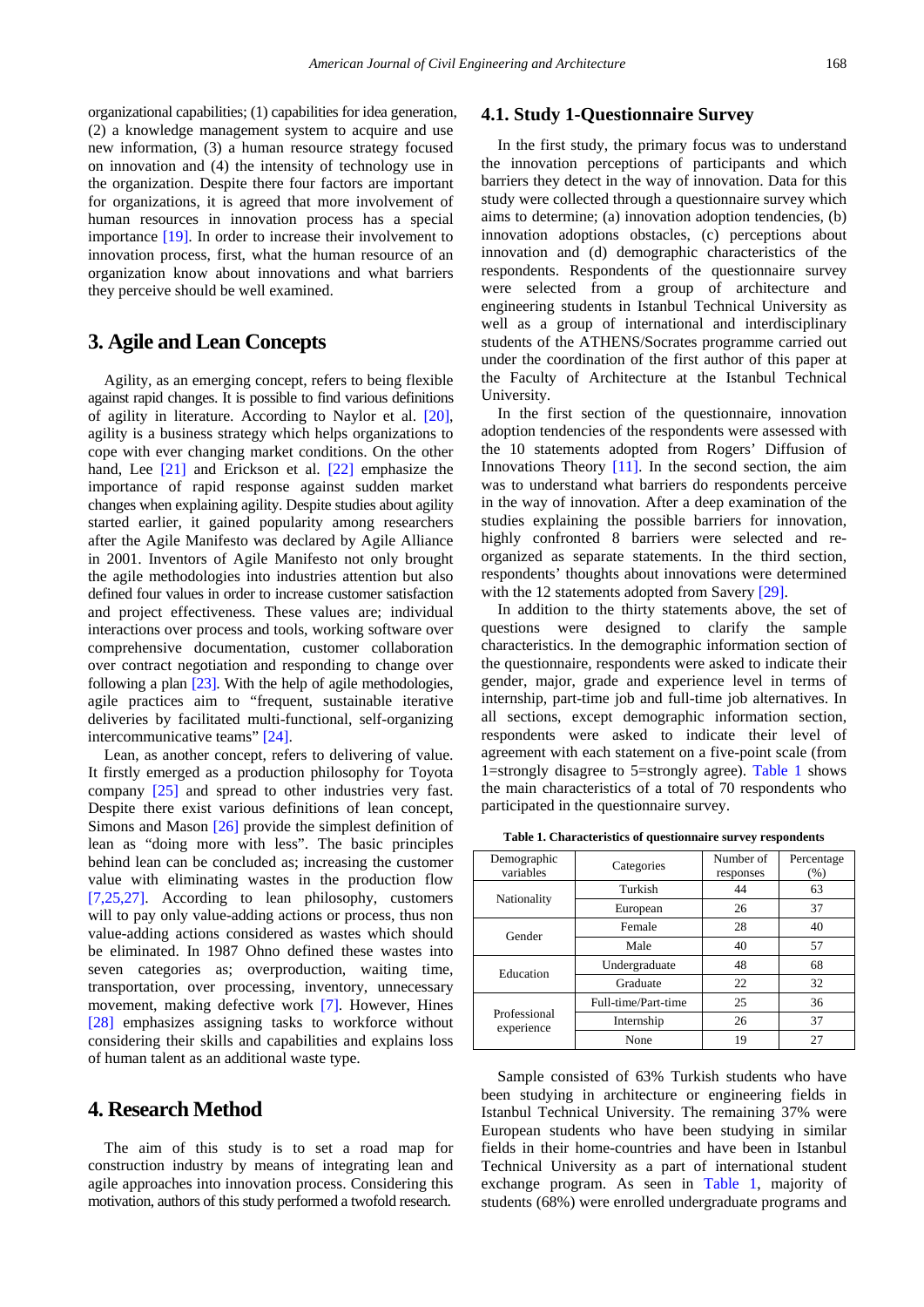have limited or no professional working experience in their fields of study.

#### **4.2. Study 2-Focus Group Discussion**

In the second study, the primary focus was to develop certain strategies for the integration of lean and agile principles into innovation process in the construction industry. To this end, a structured focus group discussion was conducted with 15 construction professionals who have varying years of experience –at least 3 years to 15 years– in construction industry. The discussion sample was selected purposely from professionals who have certain level of education about leanness and agility concepts and their applications areas in the construction projects. They were at the same time taking a PhD course (in the field of leagility in the construction project management) lectured by the first author of this paper. These professionals also have been studying in the doctorate program of Project and Construction Management of Istanbul Technical University.

Discussion group participants were firstly taken a briefing session about innovation, innovation process, innovation management concepts and influential factors on innovation diffusion within the construction company. Then, they were shortly informed about the obtained results from the questionnaire survey study. After briefing session ended, participants were encouraged to indicate their opinions about the integration of lean and agile

practices into innovation process and possible contribution of lean and agile innovation process to diffusion of innovation practices in the construction industry.

### **5. Findings and Discussion**

[Figure 1](#page-2-0) shows the innovation adoption tendencies of respondents according to classification defined in Diffusion of Innovations Theory [\[11\].](#page-4-6) In his theory, Rogers defines five adopter categories, namely; innovators, early adopters, early majority, late majority and laggards. According to Rogers [\[11\],](#page-4-6) only 2.5% of a general population have innovator and relatively small percent (16%) have laggard characteristics, however a majority of them fall into middle groups and these groups can adopt innovations with the help of different promoting strategies. For example, innovators are risk-takers and they want to try new technologies first. Opposite to innovators, laggards are risk-avoider individuals and they always have doubts about new technologies. Early adopters also tend to accept new ideas – like innovators and enjoy to share their experiences with the remaining part of the population. Early majority individuals are open to innovations but they need some evidence about the new technology's benefits. Finally, individuals in the late majority group accept innovations, however, they wait the majority of the population to try and convince about the effectiveness of that innovation.

<span id="page-2-0"></span>

|  |  |  |  | <b>Figure 1.</b> Innovation adoption tendencies of respondents |
|--|--|--|--|----------------------------------------------------------------|
|--|--|--|--|----------------------------------------------------------------|

| Table 2. Innovation perceptions of respondents |  |  |  |
|------------------------------------------------|--|--|--|
|------------------------------------------------|--|--|--|

<span id="page-2-1"></span>

| Perceptions about innovations                                                          |    | $\%$ | Rank |
|----------------------------------------------------------------------------------------|----|------|------|
| Innovations have relative advantage and be better than what have been used before      | 49 | 70   |      |
| Innovations are consistent with existing values and needs                              | 32 | 46   | 9    |
| Innovations are easy and simple to learn                                               | 21 | 30   | 10   |
| Innovations are tested/experimented deeply before they are implemented                 | 37 | 53   | 8    |
| Results of using innovations are visible within org./univ. where it has been emerged   | 48 | 69   | n    |
| Results of using innovations are visible within industry                               | 48 | 69   |      |
| Using innovations enhance people's image or status at professional life                | 46 | 66   |      |
| Using innovations enhance organization's image or status at professional life          | 52 | 74   |      |
| Pre-high school education plays important role on innovations' development & diffusion | 50 | 71   |      |
| High school education plays important role on innovations' development & diffusion     | 56 | 80   |      |
| University education plays important role on innovations' development & diffusion      | 61 | 87   |      |
| Org. training plays important role on companies' innovations development $&$ diffusion | 49 | 70   |      |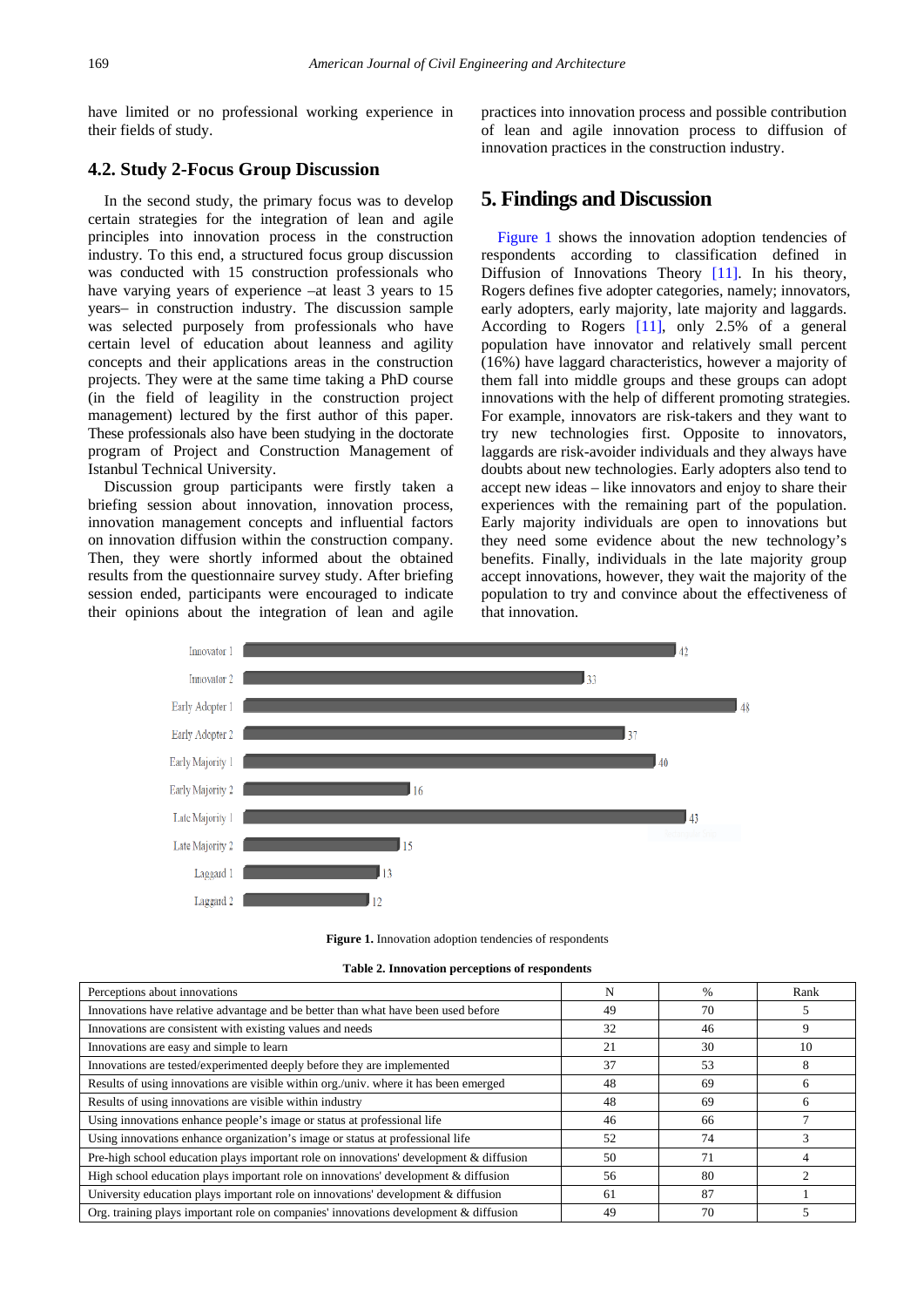As seen in [Figure 1,](#page-2-0) a great number of respondents can be defined as early adopters according to Rogers' theory. Contrarily, only a small number of respondents placed themselves into laggard category. Considering the displayed results, it can be concluded that the study sample showed limited consistency with Rogers' theory [\[11\]](#page-4-6) as 18% of respondents were tend to be laggard. On the other hand, there exist an important tendency to both early adopter and innovator categories in the sample. However, this result may not be surprising as the sample consists of undergraduate and graduate students.

[Table 2](#page-2-1) shows the perceptions of respondents about innovations through percentages of given responses between strongly disagree to strongly agree.

According to the results, it can be concluded that, respondents consider high school and university education as important antecedents of innovations' development and diffusion compared to pre-high school education. Additionally, they perceive innovation as an important indicator of organizational status in business life. However, despite the majority of the sample consist of innovators, early adopters and early majority individuals, only a small number of respondents think that it is simple and easy to learn innovations. This is interesting, because as general characteristics of respondents are open to innovations, they were expected to find innovations easy to lear[n \[29\].](#page-4-24)

**Table 3. Innovation barrier perceptions of respondents**

<span id="page-3-0"></span>

| Barriers in the way of innovations                                       | N  | $\%$ | Rank                          |
|--------------------------------------------------------------------------|----|------|-------------------------------|
| Innovations are costly to implement                                      | 46 | 68   |                               |
| Innovations generate need for technical support                          | 63 | 90   |                               |
| Innovations generate training requirements                               | 50 | 71   | 3                             |
| Innov. generate necessity to follow new versions                         | 55 | 79   | $\mathfrak{D}_{\mathfrak{p}}$ |
| Innovations generate privacy problems                                    | 22 | 31   | 6                             |
| Innovations generate security problems                                   | 22 | 31   | 6                             |
| Innovations cause additional stress on industry prof.                    | 24 | 34   | $\overline{\phantom{1}}$      |
| I don't think there exist obstacles to innovation<br>within the industry | 11 | 16   | 7                             |

In [Table 3,](#page-3-0) the barriers perceived by respondents in the way of innovations are shown. According to table, the most important barrier against innovations is agreed as the need for technical support (90%), followed by need for following up updates (79%), training requirements (71%) and implementation cost (68%).

In the following session of the survey, first, a brief presentation of obtained results about innovation perception and innovation barriers was performed to 15 construction professionals in the focus group discussion and they were asked to indicate their solutions for better innovation practices and competitiveness of the construction industry. The main focus of the discussion was to develop a better understanding and execution of innovation process within the industry. According to the general discussion, respondents agreed to consider agile and lean strategies simultaneously for increased performance and competitive advantage within the industry.

Respondents in the discussion session suggested to think wastes that may occur during the different periods of innovation process and suggested to handle these wastes as the solution for more improved innovation performance. [Table 4](#page-3-1) shows possible distribution of wastes in each phase of innovation.

|  |                    |  |  | Table 4. Wastes which can occur in the different periods of |  |
|--|--------------------|--|--|-------------------------------------------------------------|--|
|  | innovation process |  |  |                                                             |  |

<span id="page-3-1"></span>

| Lean Wastes         | <b>Innovation Process</b> |     |     |     |      |  |  |
|---------------------|---------------------------|-----|-----|-----|------|--|--|
|                     | Id.                       | Pl. | Re. | Im. | Res. |  |  |
| Defects             | ٠                         | ٠   |     |     |      |  |  |
| Overproduction      |                           | ٠   |     |     |      |  |  |
| Waiting time        |                           | ٠   |     |     |      |  |  |
| Non-utilized talent |                           |     |     |     |      |  |  |
| Transportation      |                           |     |     |     |      |  |  |
| Inventory           |                           |     |     |     |      |  |  |
| Motion              |                           |     |     |     |      |  |  |
| Extra processing    |                           | ٠   |     |     |      |  |  |

\*Id.:idea, Pl.:plan, Re.:research, Im.:implement, Res.:result

First, in the idea period of the innovation, the most important waste is agreed to the wrong definition of idea and it was associated with defect concept of lean wastes. If the innovation idea defined wrong, then the final product of that innovation would be defective. Second, in the research period of innovation, conducting incorrect/unnecessary research to collect information is defined as defect and categorized into lean wastes. Additionally, if inadequate human resource will be assigned to the research for innovation, this would end with non-utilized talent type of waste in the process.

Third, in the planning period of innovation, redundant research for information is agreed as the most important waste of the process. In lean principles, this waste is associated with overproduction or extra processing. Following the redundant research, excessive human resource planning and incorrect planning of innovation are discussed among other important wastes of the process and associated with defect type waste. As a result of unnecessary human resource in the process, long waiting time of stakeholders becomes another waste according to lean principles. Then, in the implementation period of innovation, unnecessary production of prototype is determined among possible wastes and considered as overproduction type of waste according to lean. Furthermore, waiting of production due to wrong planning of production process and defective production are agreed as other wastes of the implementation period. Finally, in the result or marketing period of innovation, non-value adding production of innovative products and over transportation of products from production place to target market are considered among overproduction and transportation types of wastes.

# **6. Conclusion**

Lean and agile are two inseparable concepts for competition in construction industry. Construction professionals are aware of the importance of lean and agile approaches to survive in increasingly competitive construction market conditions. Besides, innovation is accepted as another important indicator of competitiveness.